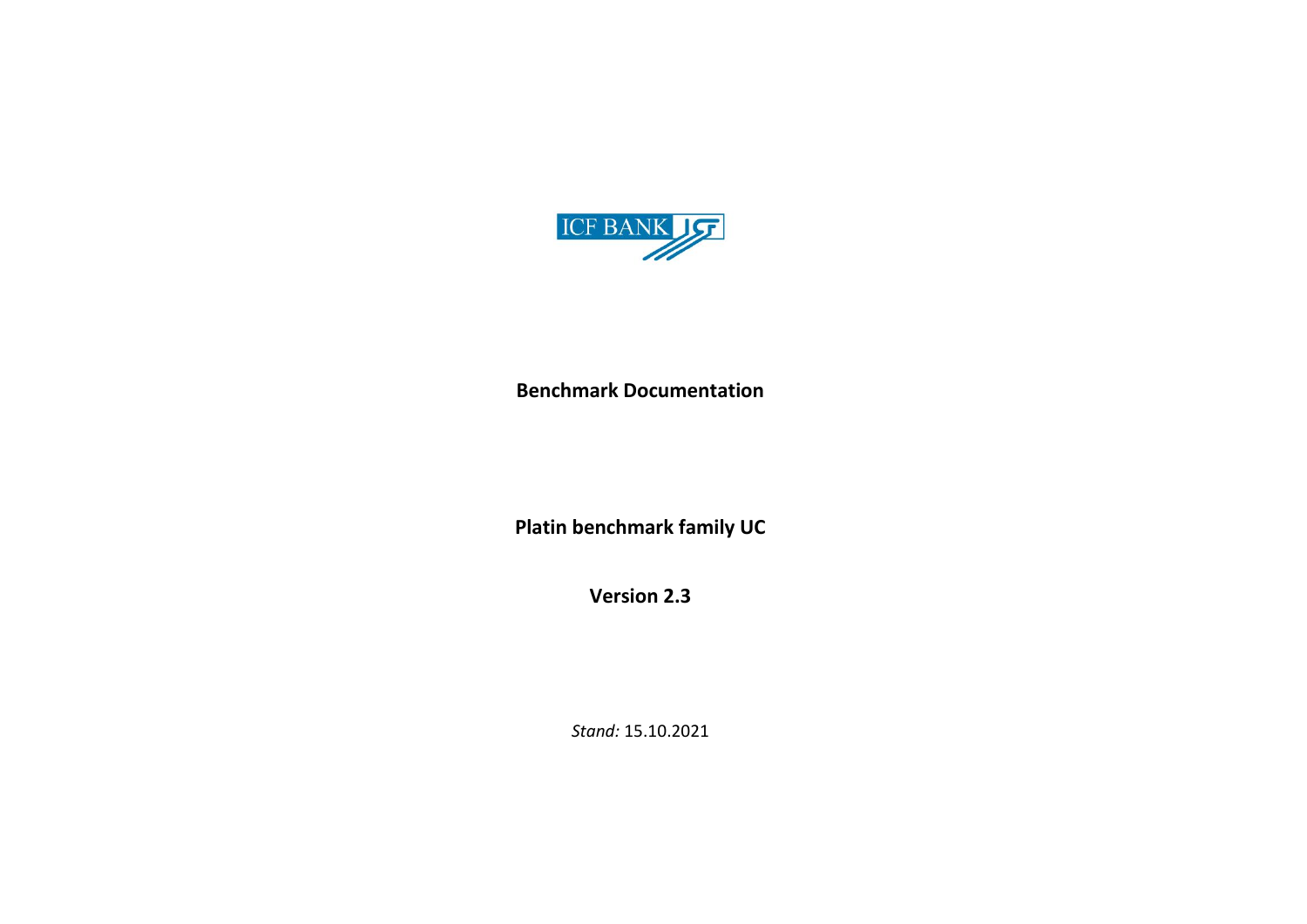# Content

| В.   |       |  |
|------|-------|--|
| Ι.   |       |  |
| П.   |       |  |
| III. |       |  |
| IV.  |       |  |
| V.   |       |  |
| C.   |       |  |
| Ι.   |       |  |
| 11.  |       |  |
| III. |       |  |
| IV.  |       |  |
| V.   |       |  |
| VI.  |       |  |
|      | VII.  |  |
|      | VIII. |  |
| D.   |       |  |
|      |       |  |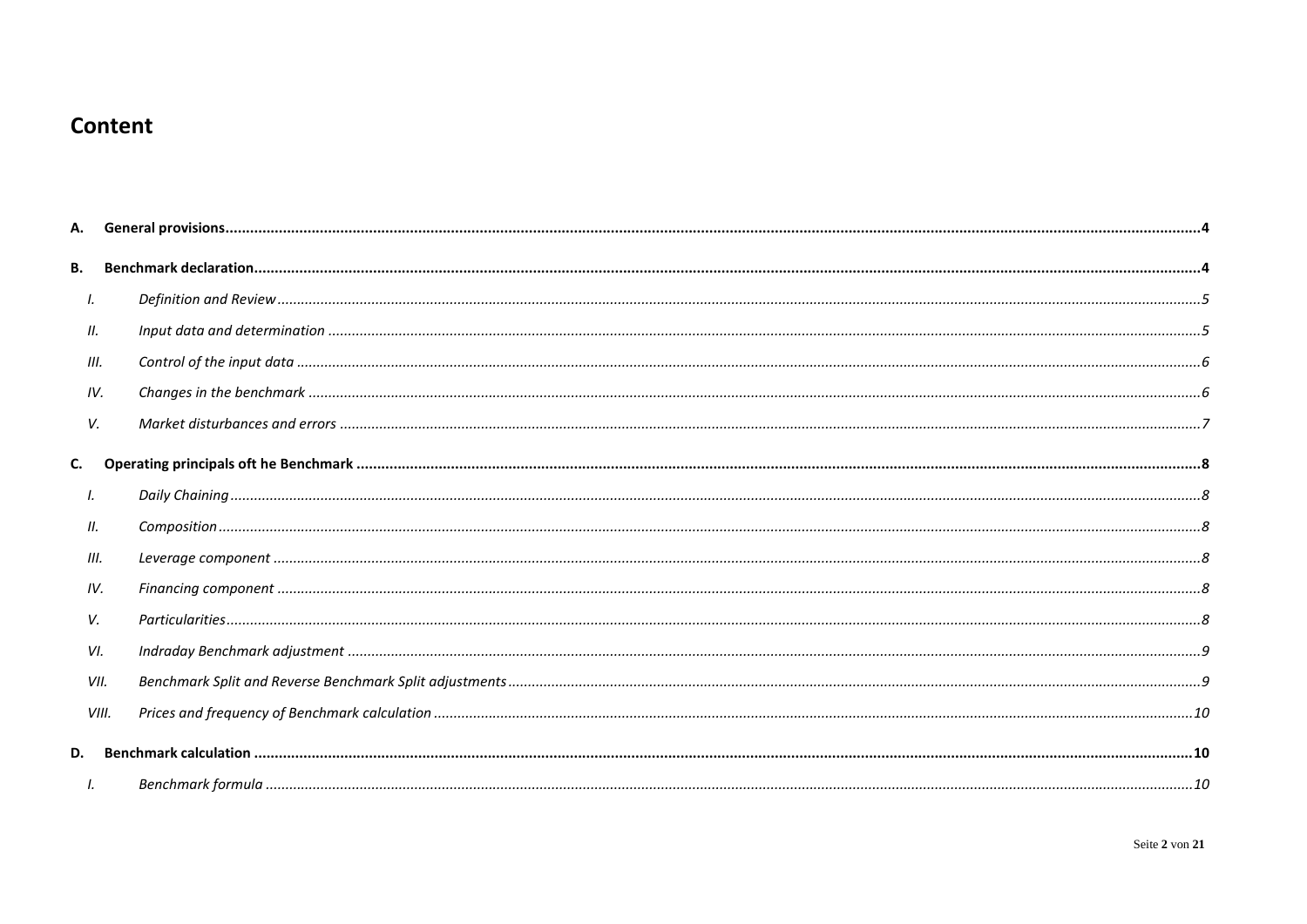| Ш.   |  |
|------|--|
| III. |  |
| IV.  |  |
| V.   |  |
| VI.  |  |
|      |  |
|      |  |
| I.   |  |
| Ш.   |  |
| III. |  |
| IV.  |  |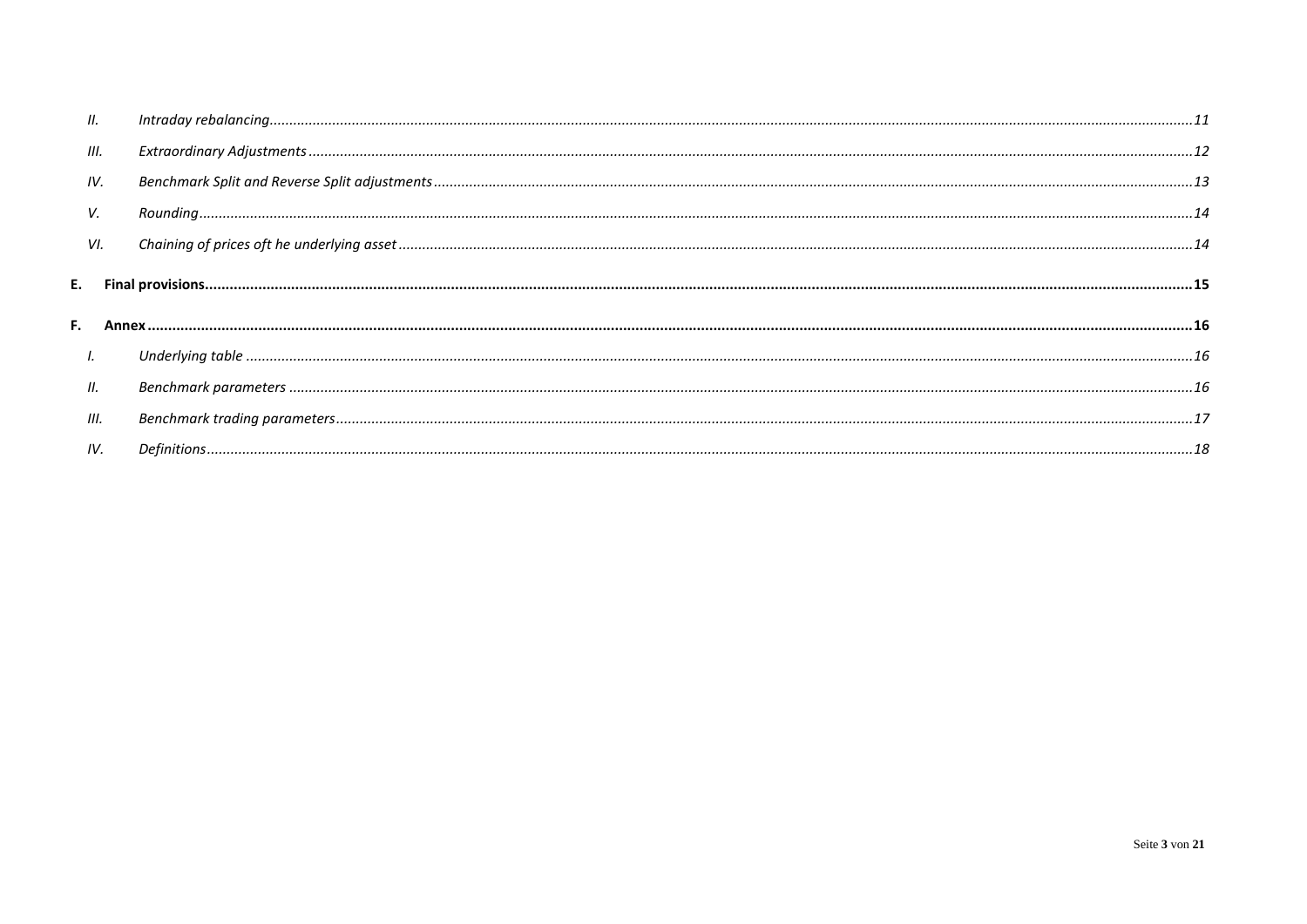### <span id="page-3-0"></span>**A. General provisions**

ICF BANK AG is registered with ESMA (European Securities and Markets Authority) as a benchmark administrator pursuant to Art. 34 of the EU Benchmark Regulation (Regulation (EU) 2006/1011, BM-VO). ICF BANK AG is solely responsible for providing the benchmark. Customers (e.g. certificate issuers) and their employees are in no case involved in the procedures for providing the benchmark.

In addition to mandatory regulatory disclosures pursuant to Art. 27 and 28 BM-VO (so-called benchmark declaration, see B.), this document contains further information regarding the calculation methodology and functioning of the benchmark (see C. and D.).

The first publication of the Platin Benchmark Family UC (hereinafter referred to as "Benchmark") was made on 3rd of September 2018 (see Section F.III for the initial values at first publication). The benchmark is calculated in points. One point corresponds to one unit of the benchmark currency. On each calculation day, ICF BANK publishes the current calculation status and possible changes in the composition of the benchmark on its website.

For publication purposes, ICF BANK AG has formed a benchmark family in accordance with Art. 3 para. 1 no. 4 BM-VO for the underlying Platin. In accordance with the statutory provisions, several benchmarks from input data of the same type that reflect a similar market or similar economic reality are combined in this family. The combined benchmark differ with regard to the leverage factor and the short or long position (see Appendix F.II).

The benchmark is a factor benchmark. A factor benchmark represents the daily percentage change in the price of an underlying asset (e.g. stock, index, commodity, future) relative to its last chained price by a constant factor. The amount of the factor defines in which direction (same or inverse) and with which leverage the benchmark reflects the daily price change of the underlying asset.

### <span id="page-3-1"></span>**B. Benchmark declaration**

In accordance with Art. 27 and 28 BM-VO, ICF BANK AG has established the following methodology to ensure the reliability and integrity of the benchmark. A definition of all key terms relevant to the benchmark is attached to this document (Section F. IV.).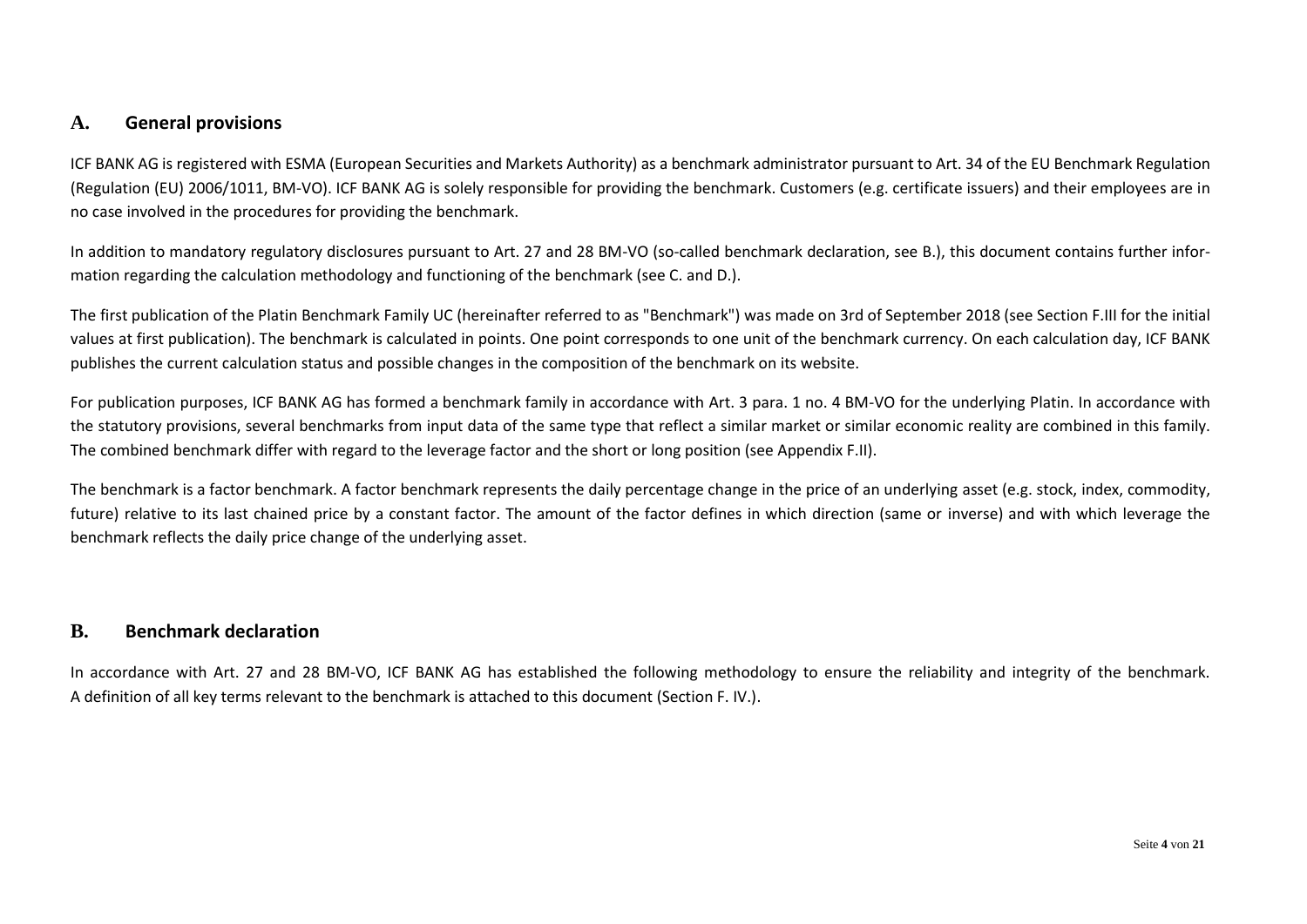### <span id="page-4-0"></span>**I. Definition and Review**

This benchmark methodology was determined by the Customized Indices business unit's *Benchmark Committee*, which is responsible for each category of benchmark. In accordance with this methodology, ICF BANK AG has no discretionary or judgmental powers with regard to the determination of the benchmark.

This Benchmark measures as a market or economic reality only the performance of the parameters described in this Benchmark Documentation. If ICF BANK AG has indications that the price oft he underlying asset is losing reliability, it will work towards a change in the benchmark methodology of this benchmark or discontinue the provision of this benchmark.

ICF BANK AG reviews this benchmark documentation each time the composition or calculation methodology of the benchmark changes and at least every two years.

#### <span id="page-4-1"></span>**II. Input data and determination**

For the calculation of the benchmark, ICF BANK AG uses input data which it obtains via its subsidiary ICF Systems AG from the data provider Bloomberg Index Services Ltd, 1 Churchill Place, London, E14 5HP ("BIS"), a subsidiary of Bloomberg L.P., New York, USA. This data is generally based on actual transaction data. Estimated prices and quotations are not used. There is no scope for discretion or judgement with regard to the determination of input data. Expert judgements are not the basis of this benchmark.

As an administrator, BIS provides benchmark for foreign exchange and precious metals under the brand name "Bloomberg BFIX". Within the BFIX product family, BIS determines price data for the underlyings XAU (fine ounce of gold, i.e. 31.1034768 grams), XAG (fine ounce of silver), XPD (fine ounce of palladium) and XPT (fine ounce of platinum), which are based on its own calculation methodology (https://data.bloomberglp.com/notices/sites/3/2016/04/bfix\_methodology.pdf) ("BFIX methodology"). BIS uses the Bloomberg Generic Price ("BGN") and Bloomberg Generic Price Executable ("BGNE") price algorithms as input data for the BFIX methodology. These combine data from different data sources and market participants, whereby executed prices are preferred to executable and indicative prices, and always contain bid and ask prices (bid/ask). As shown by the BFIX methodology, BIS does not use input data from contributors.

The algorithms used by BIS are designed to calculate a time-weighted average price (TWAP) of the BGN or BGNE data to produce a manipulation-resistant benchmark. The TWAP for precious metal prices is determined within a period of ten minutes before and six seconds after the respective fixing time. The data provided within the BFIX product family are reference values provided by BIS because they are always based on several different data sources and BIS collects and processes input data.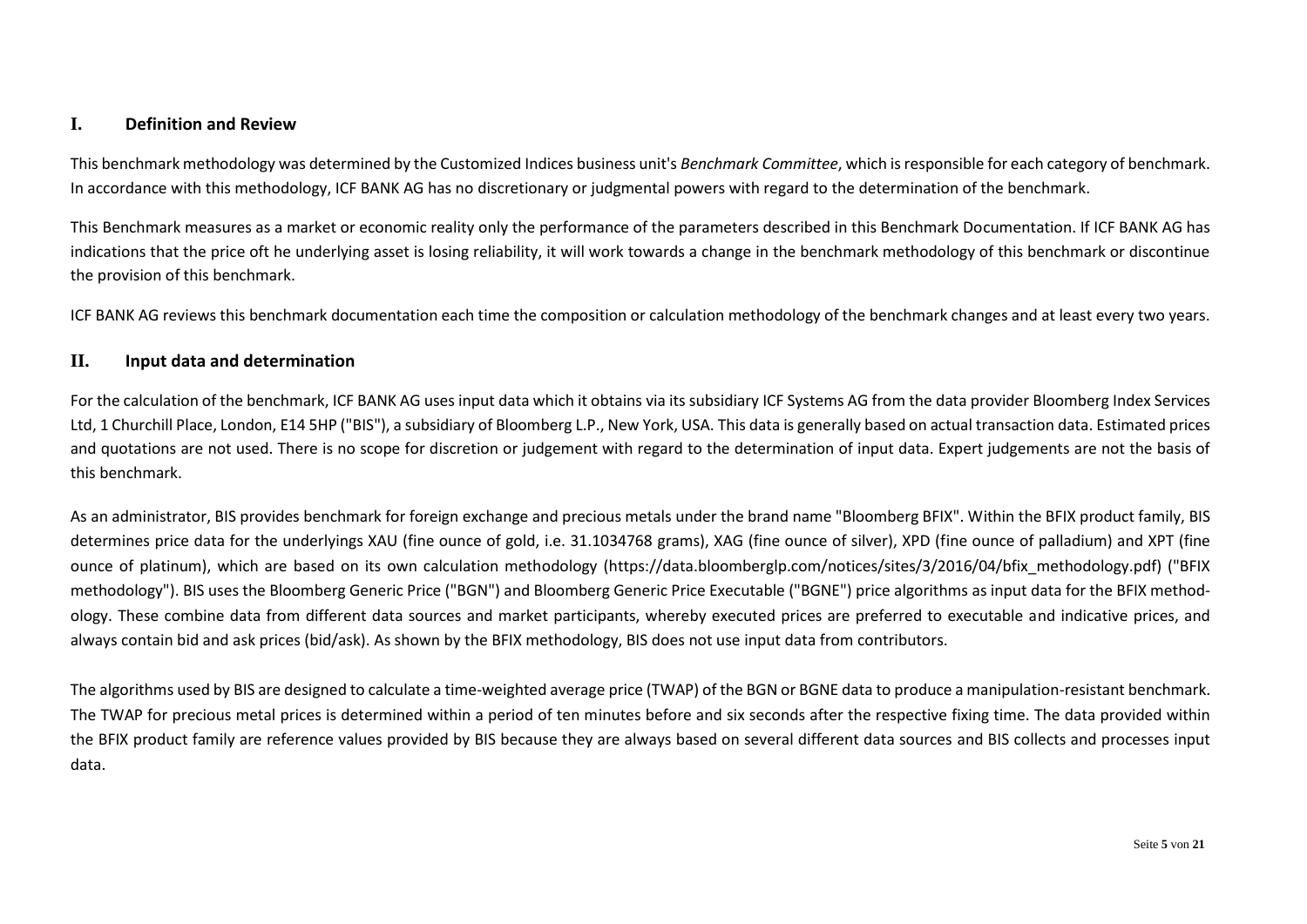This data is generally based on actual transaction data, but may also include estimated prices and quotes. ICF BANK AG has no discretion or judgement in determining the input data. The benchmarks of this family of benchmarks are benchmarks from non-regulated data.

ICF BANK AG uses the BFIX input data provided by BIS as basis benchmarks for precious metal benchmarks provided by it. The underlying asset is therefore not a commodity or commodity transaction on precious metal spot markets, but another benchmark whose provision is subject to regulatory requirements. Accordingly, special requirements for so-called commodity benchmarks (Art. 3 para. 1 no. 23 in conjunction with Art. 19 and Annex II BM-VO) do not apply to precious metal benchmarks provided by ICF BANK AG.

ICF BANK AG publishes general guidelines on input data on its website [\(www.icf-bank.de\)](http://www.icf-bank.de/) which contain a description of the data sources and their regulatory classification.

### <span id="page-5-0"></span>**III. Control of the input data**

Before the benchmark is provided, the integrity and accuracy of the data sources used shall be thoroughly verified. All input data is subject to price data control by ICF BANK AG's *Customized Indices in-house monitoring and validation system*, which monitors the reliability of the input data. For this purpose, control software checks the existence of a price data stream for each financial instrument or underlying instrument underlying the benchmark ("heartbeat").

If there is no change in this value over an appropriate period of time individually defined for the benchmark, an additional manual check of the input data takes place. If, despite liquid trading in the financial instrument or underlying in question, the price data stream is interrupted for a considerable period and ICF BANK AG cannot obtain price data for the financial instrument or underlying in a timely manner from other price data providers, it will temporarily cease providing the benchmark.

#### <span id="page-5-1"></span>**IV. Changes in the benchmark**

Market developments over which ICF BANK AG has no control may require a change in the methodology of the benchmark. This is particularly the case if the trading of a financial instrument or underlying instrument underlying the benchmark is discontinued as a result of a permanent delisting or if the market liquidity of the financial instrument or underlying instrument in question is significantly reduced (substantial change).

Any substantial change in the benchmark is based on a resolution of the Benchmark Committee. ICF BANK AG electronically records the cause and circumstances of any change. It informs the licensee(s) of the change and updates this benchmark documentation.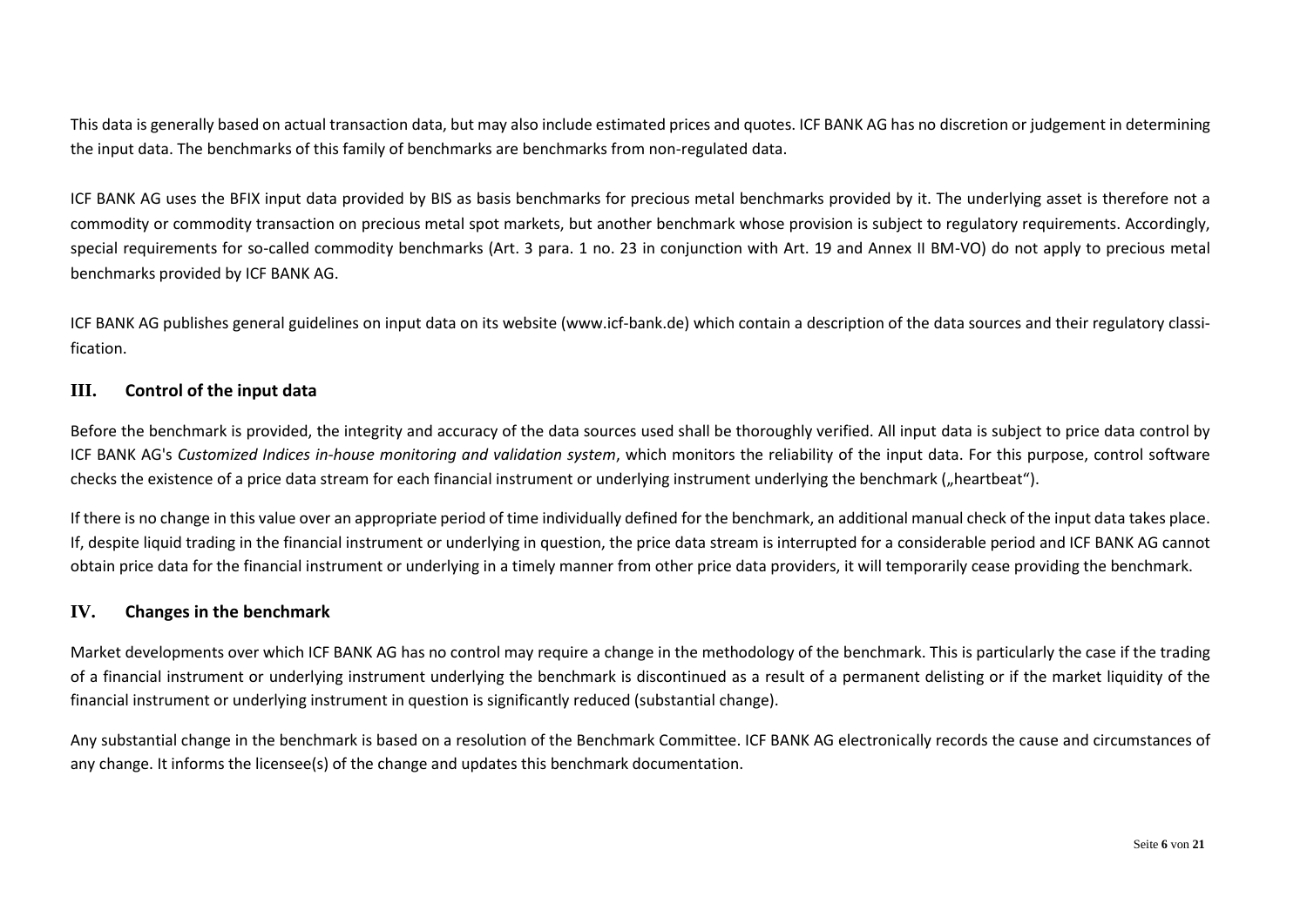Factors - including external factors beyond the control of ICF BANK AG - could require a change in the methodology of the benchmark or its setting. ICF BANK AG advises users that changes to the Benchmark or its setting may affect the financial contracts and the financial instruments for which the Benchmark serves as a reference.

### <span id="page-6-0"></span>**V. Market disturbances and errors**

The benchmark shall be provided where the quantity and quality of the input data allow the benchmark to be determined accurately and reliably.

In the case of fully and directly contributed data from a trading venue relating to financial instruments, this is the case if the input data is based on liquid trading in the underlying financial instruments (active market). For these purposes, an active market exists if, taking into account the size and normal liquidity of the market, price formation in the financial instruments is not uninterrupted for a significant period of time and the current trading volume is not significantly lower than the average trading volume in the financial instrument concerned.

If trading in a financial instrument does not meet these requirements and if the financial instrument has a particular weight in the benchmark (market disruption), ICF BANK AG may suspend the provision of the benchmark for the duration of the market disruption at its reasonable discretion. In this case, ICF BANK AG informs the affected clients about the circumstance and the underlying considerations.

If the input data of a financial instrument are not based on an active market for a significant period of time or if they are otherwise inaccurate or unreliable (stress phase), ICF BANK AG will, in agreement with the clients concerned, change the composition of the benchmark on the basis of a decision of the respective Benchmark Committee to be made on the basis of a reasonable assessment.

Should ICF BANK AG determine that errors have occurred despite careful monitoring and review of the input data and compliance with the principles for determining the benchmark established in accordance with this methodology, the relevant Benchmark Committee will, after careful examination of the facts and possible consequences of the error for clients, decide at its reasonable discretion whether a new determination of the benchmark is necessary.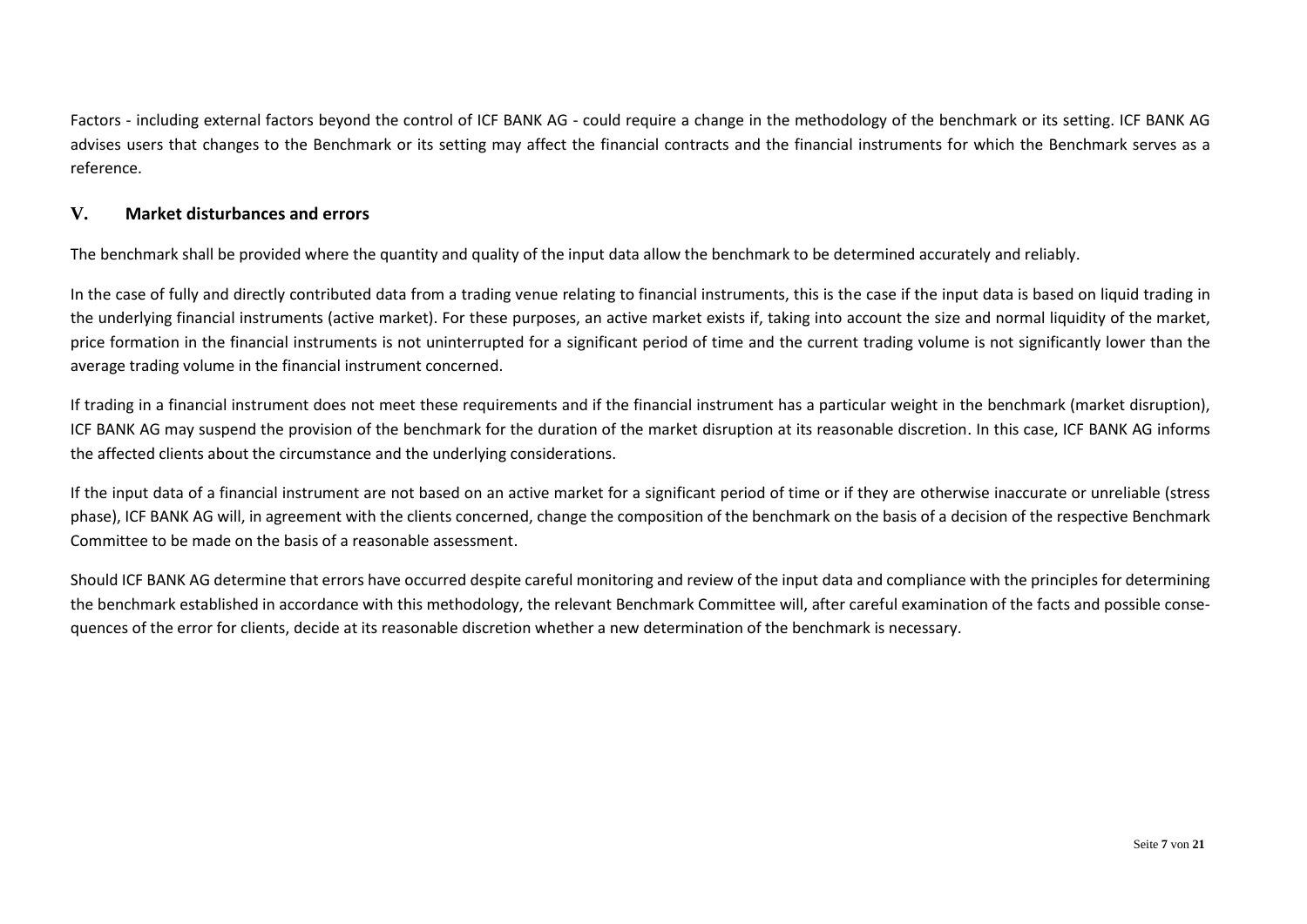## <span id="page-7-0"></span>**C. Operating principals oft he Benchmark**

### <span id="page-7-1"></span>**I. Daily Chaining**

The value of the benchmark is calculated as the daily change in the underlying, taking into account the corresponding leverage. The benchmark is calculated on the basis of the change in the underlying relative to the last price used for the calculation (the so-called chaining price, see Annex F.III). Each time the chaining price is determined at the corresponding time, a new reference price is determined, which in turn forms the basis for the percentage performance of the following day. This daily adjustment of the benchmark is automatic and is referred to as chaining.

#### <span id="page-7-2"></span>**II. Composition**

The benchmark is composed of the following components: the leverage component and the financing component.

#### <span id="page-7-3"></span>**III. Leverage component**

The lever component causes a price change of the underlying value between two successive concatenations to be replicated with a constant lever ("factor"). For example, the leverage component of a long (short) benchmark rises (falls) by exactly 4 % with a factor of 4 if the underlying asset rises by 1 % on one day.

#### <span id="page-7-4"></span>**IV. Financing component**

The financing component reduces the value of the benchmark. It contains the costs of borrowing at a financing interest rate, increased by the calculation fee of the benchmark administrator, and is presented in Section F.II..

### <span id="page-7-5"></span>**V. Particularities**

For a period of more than one day, the particular feature is that the yields of the underlying cannot simply be multiplied by the selected factor, as the performance of the benchmark depends on each individual daily performance of the underlying. If one compares the performance of a benchmark with the performance of the underlying over a period of more than one day, the observed price movements will differ both when the price of the underlying rises or falls steadily and when the price of the underlying fluctuates.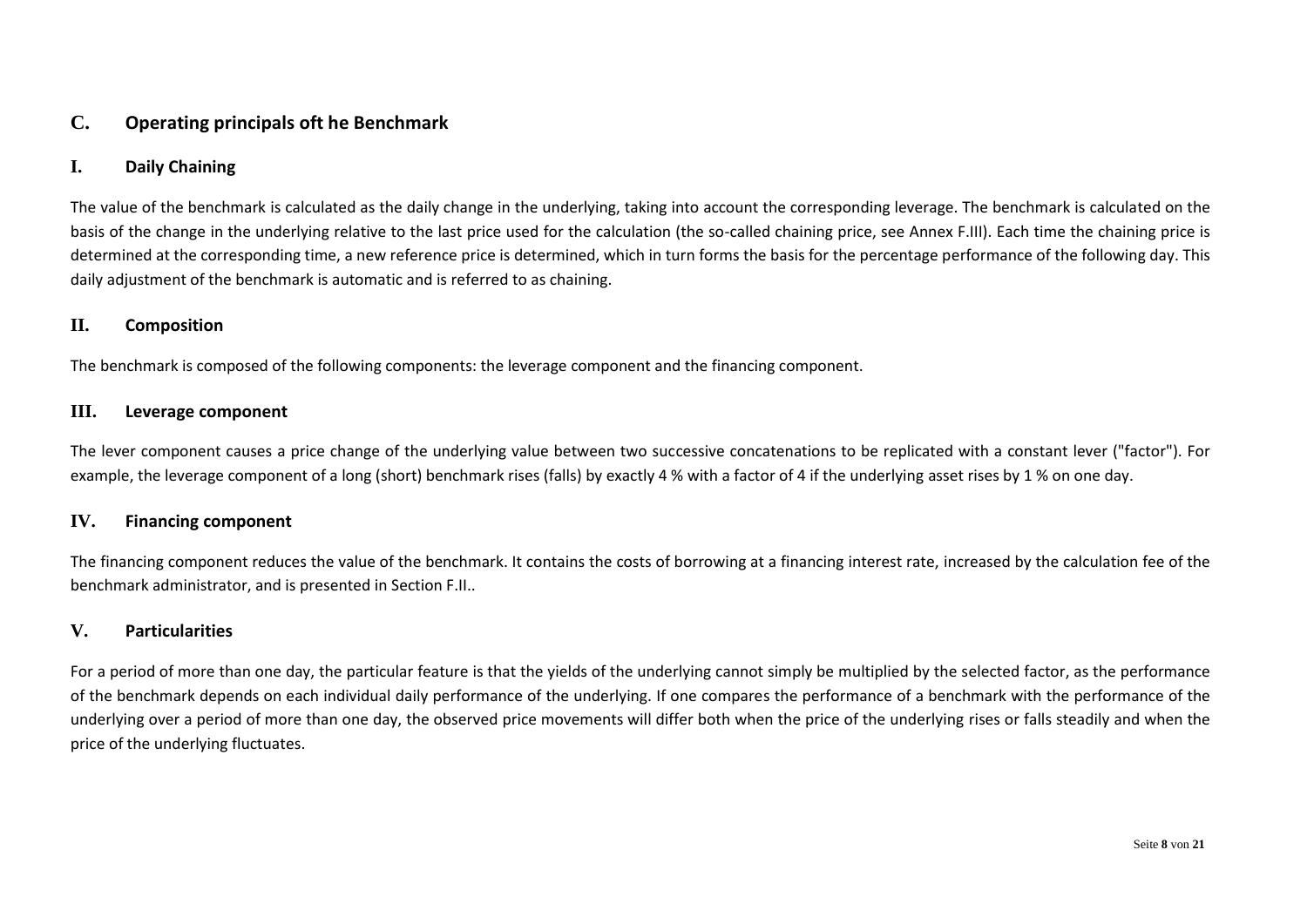### <span id="page-8-0"></span>**VI. Indraday Benchmark adjustment**

Due to the calculation formula, in particular the leverage component, it is possible that a benchmark can run to "zero" or even negative during the day and the investor would thus suffer a total loss. In order to counteract a total loss, benchmarks are equipped with a threshold value (P), which is touched by the underlying asset and an intraday benchmark adjustment is made. The prices used for the adjustment are those which arrive last at time t.

The threshold value (P) is defined as the percentage change of the underlying asset underlying the benchmark relative to its last chaining price. In the case of long benchmark, the benchmark is adjusted during the day if it falls below the threshold. In the case of short benchmark, the benchmark is adjusted during the day if this threshold is exceeded.

The corresponding thresholds values of each benchmark are shown in Section F.II.

A new day is simulated for an intraday adjustment. This has the advantage that if the underlying price changes above the threshold value, the negative daily return for the benchmark is softened. Nevertheless, under certain circumstances a loss may occur during the day which economically corresponds to a total loss.

The intraday benchmark adjustment described here is carried out between 08:00 and 22:00 (CET). No benchmark adjustment takes place outside this time.

In case of an intraday Benchmark adjustment, the financial component is set to zero, otherwise it would be included twice for that day.

#### <span id="page-8-1"></span>**VII. Benchmark Split and Reverse Benchmark Split adjustments**

If the Benchmark reaches a determined starting value of more than the defined Split Level (see section F.III), a Split is performed. If the Benchmark falls to a determined starting value of less the defined Reverse Split Level (see section F.III), a Reverse Split is performed.

Both Splits are carried out with a 10-day trading delay. This also happens if the Benchmark in the meantime again records less than the Split Level (Split) or more than the Reverse Split Level (Reverse Split).

The calculation methode for splits and reverse splits are shown under section D.V.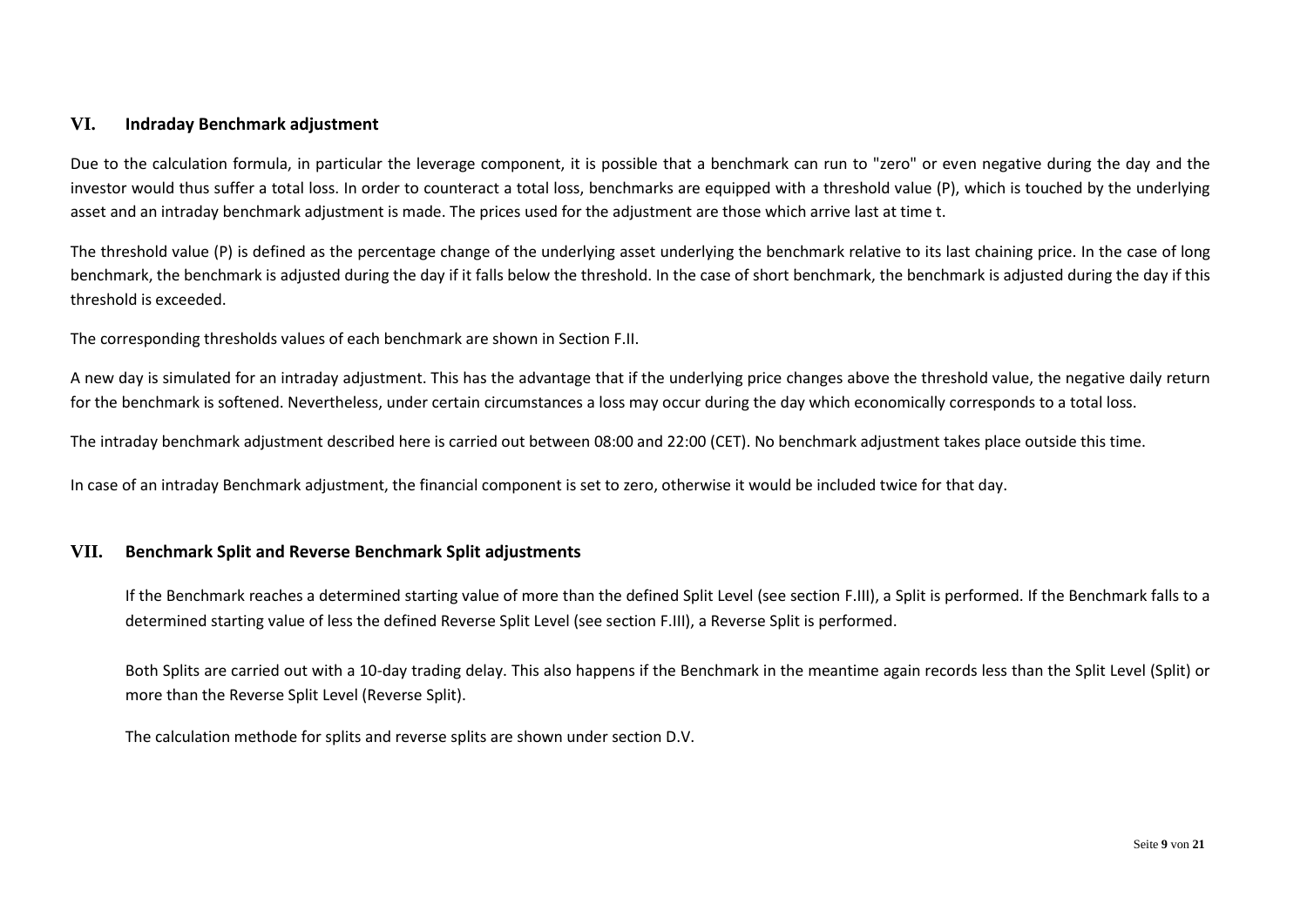### <span id="page-9-0"></span>**VIII. Prices and frequency of Benchmark calculation**

ICF BANK AG calculates the benchmark on each trading day of the "reference exchange for the calculation days" (Appendix F.III), taking into account the most recently determined prices of the underlying instrument. If no current price of the underlying is available during the calculation period, the calculation shall be based on the last available price of the underlying.

The benchmark is calculated and published at least once per minute on each trading day from the benchmark start time to the benchmark end time (Section F.III), unless there are disruptions in the data or price supply of ICF BANK AG as a result of which the benchmark cannot be calculated and/or published from the point of view of ICF BANK AG. ICF BANK AG will immediately make the necessary corrections to the benchmark.

An intraday benchmark adjustment may be made at any time during the calculation period of the benchmark.

The benchmark is calculated in points. One point corresponds to one unit of the respective benchmark currency according to the Benchmark parameter table (section F.II).

### <span id="page-9-1"></span>**D. Benchmark calculation**

### <span id="page-9-2"></span>**I. Benchmark formula**

The factor Index for index calculation date t will be calculated using the following formula:

 $IDX_t = \text{LeverageComponent} + \text{Financial Component}$ 

LeverageComponent = 
$$
IDX_T \times \left[1 + L \times \left(\frac{A_t}{A_T} - 1\right)\right]
$$

\nFinancial component =  $IDX_T \times \frac{D_{t,T}}{360} \times \left[\frac{IR_T}{100} \times (1 - L) - \frac{IDG}{100}\right]$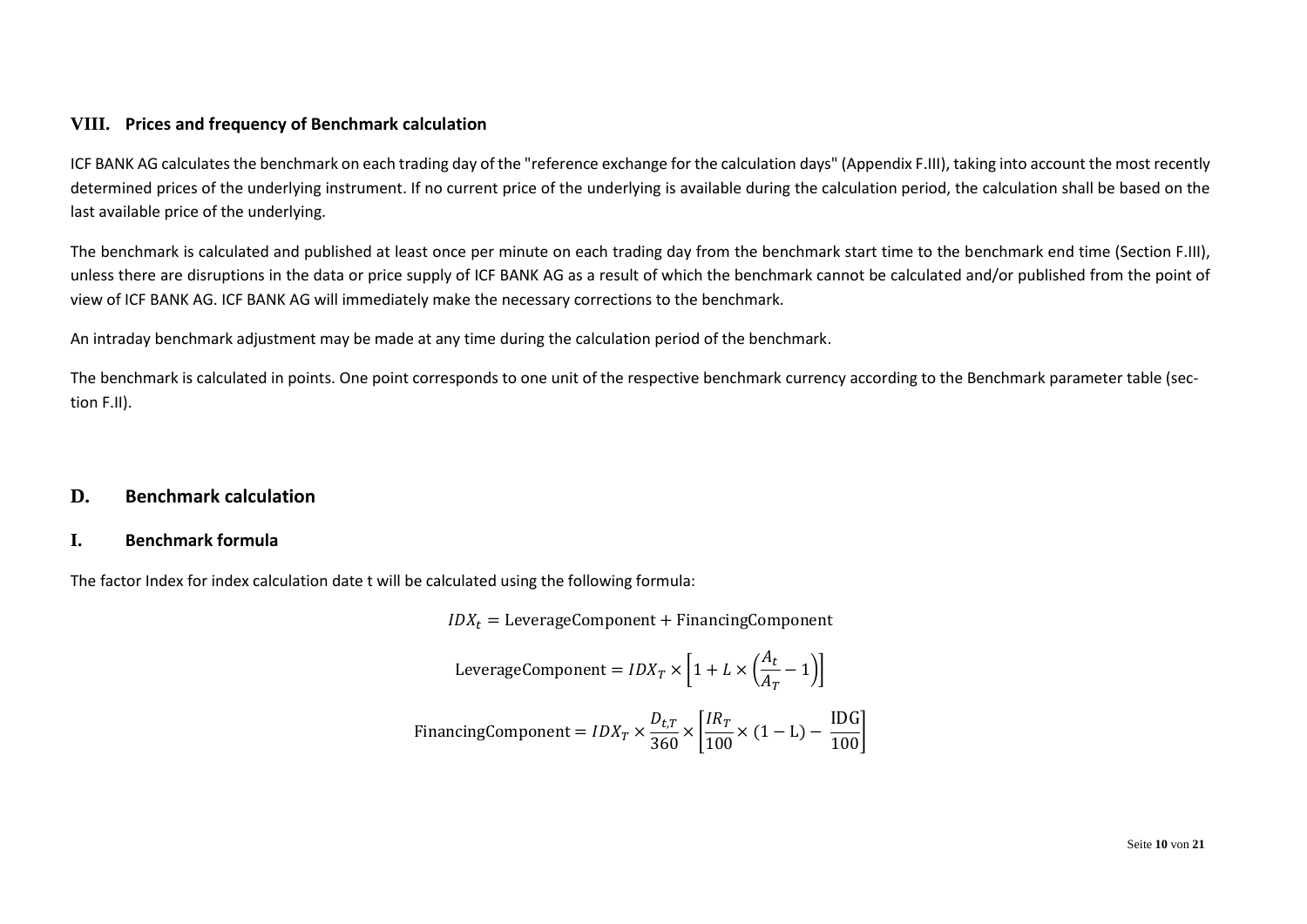**The calculation formula is using the following parameters:**

| Parameter        | <b>Description</b>                                                                                                                                           |
|------------------|--------------------------------------------------------------------------------------------------------------------------------------------------------------|
|                  |                                                                                                                                                              |
|                  | benchmark calculation date immediately before the current benchmark calculation date.                                                                        |
| S                | Date and time of threshold hit                                                                                                                               |
|                  | Current benchmark calculation date                                                                                                                           |
| $IDX_t$          | benchmark level at time t on the current benchmark calculation date                                                                                          |
| IDX <sub>T</sub> | Last index level before 10:00 p.m. CET on the benchmark calculation day $\pi$ , which is immediately before                                                  |
|                  | the current benchmark calculation date.                                                                                                                      |
| $A_T$            | Last valuation price of the Reference Instrument before 10:00 p.m. CET on the benchmark calculation date<br>$^{\prime\prime}$ <sub>T</sub> $^{\prime\prime}$ |
| $A_t$            | Reference price of the Reference Instrument on the current benchmark calculation date.                                                                       |
| IDG.             | benchmark Calculation Fee IDG = calculation fee (see section F.II)                                                                                           |
| IR <sub>T</sub>  | describes the interest rate being used for calculation. The value of IRT always equates the interest rate of                                                 |
|                  | date T (see section F.II)                                                                                                                                    |
| $D_{t,T}$        | Number of calendar days between " $\tau$ "nd " $\tau$ ", the last benchmark calculation date and the current benchmark                                       |
|                  | calculation date.                                                                                                                                            |
|                  | Leverage factor                                                                                                                                              |
| ח                | Treshhold value (in %) (see section F.II)                                                                                                                    |

## <span id="page-10-0"></span>**II. Intraday rebalancing**

If, for instance, the price of the Underlying suffers a 12,50% daily loss (gain), the value of a factor long (short) Benchmark with a factor of 8 would have to drop to zero (total loss). In order to counteract a total loss, factor Benchmarks feature a threshold (represented by the parameter P), which triggers an intraday Benchmark adjustment if the Underlying reaches or falls below it.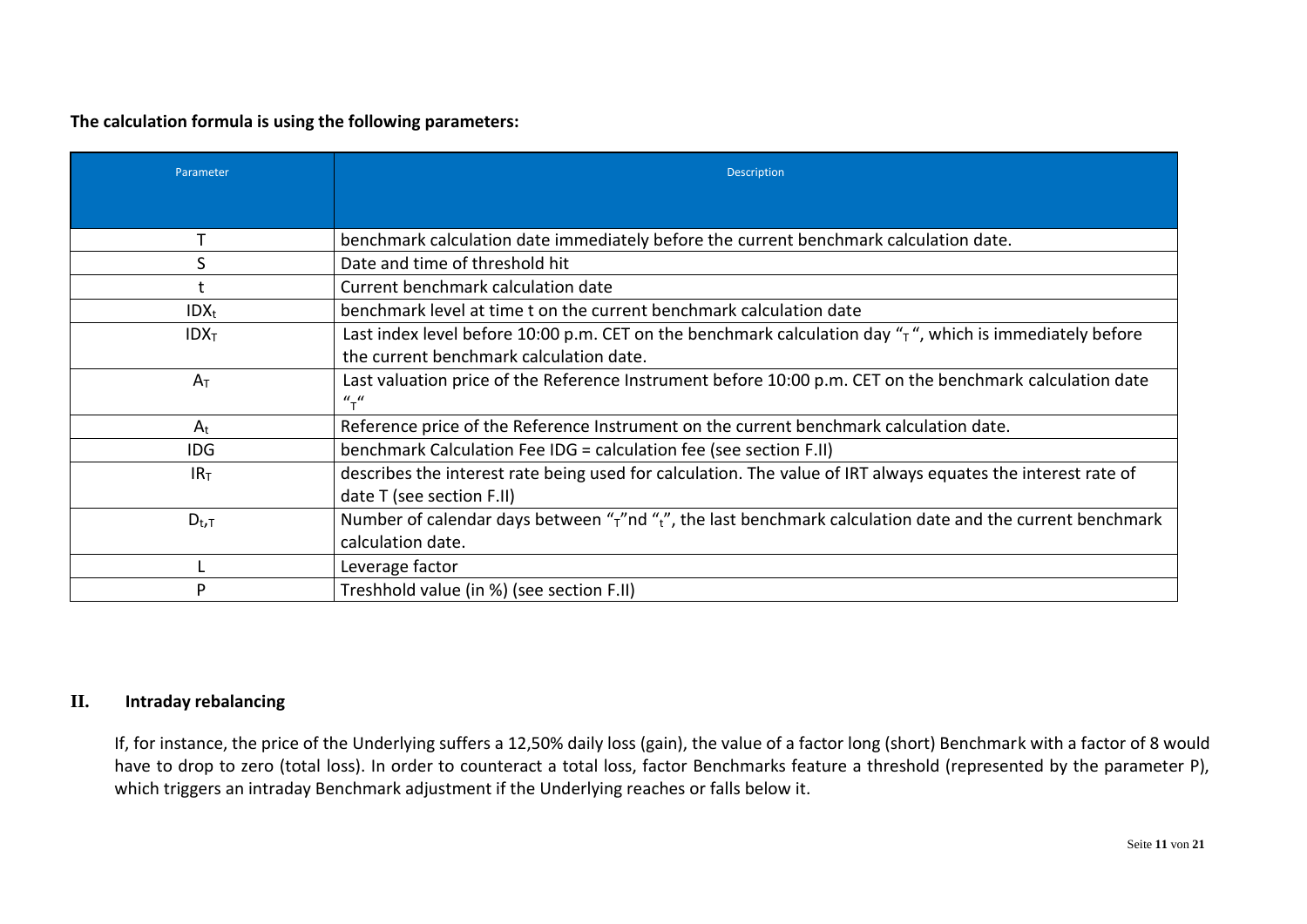In the event of an intraday rebalancing, new Fixing Values for the Benchmark and the Underlying are calculated and therefore, a new day is simulated from which the ongoing calculation continues. The consequence is that the negative daily return for the factor Benchmark is attenuated. However, if the calculated price of the Benchmark is significantly low, this can result in an intraday loss which, in economic terms, closely approximates a total loss.

The condition for triggering an intraday adjustment is as follows:

For long benchmarks:

$$
\left( \left( \left( \frac{A_t}{A_T} \right) - 1 \right) \times 100 \right) \le P \times -1
$$

For short benchmarks:

$$
\left( \left( \frac{A_t}{A_T} \right) - 1 \right) \times 100 \right) \ge P
$$

Whereby the parameter P represents the threshold value. In this case, the value of P is 10% (10).

### <span id="page-11-0"></span>**III. Extraordinary Adjustments**

On date t, for any "unforeseeable cases" not described under the present Benchmark rule, an extraordinary Benchmark Adjustment is triggered. The Benchmark Calculation Comittee will generally modify the Benchmark calculation by correcting at its due discretion the relevant Fixing Price for the Reference Instrument on Benchmark Calculation Day t, taking into account all available information and client´s best interest, in order to factor into the Benchmark calculation, the adjustments made on the Reference Exchange to the Reference Instrument traded there.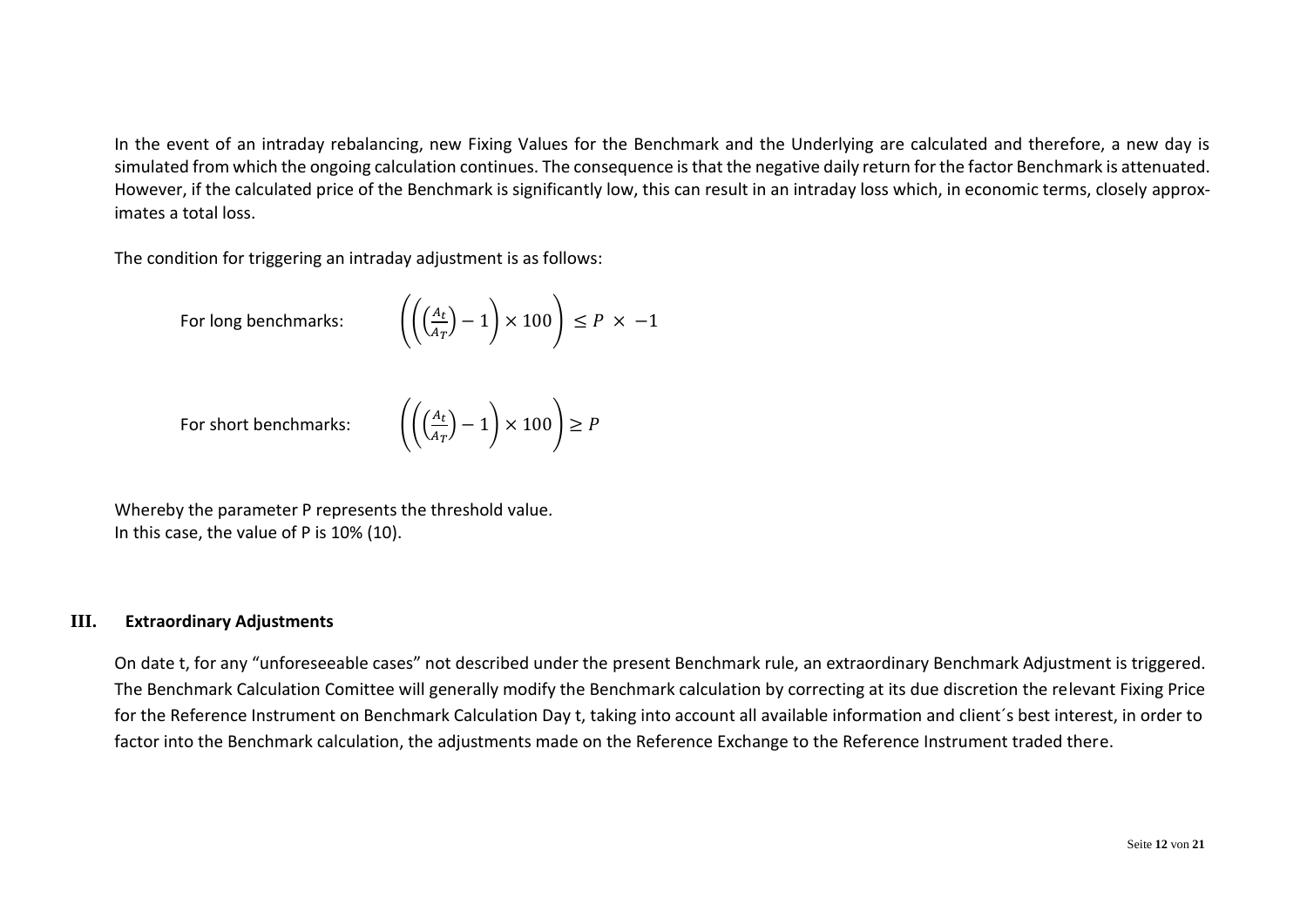A deciding factor is whether the Derivatives Exchange considers it expedient to adjust the contract size, an underlying or involving the relevant Reference Exchange which determines the price of the Reference Instrument. If neither futures nor options linked to the Reference Instrument are traded on the Derivatives Exchange, the adjustment shall be made in such a manner in which the Derivatives Exchange would do so if corresponding futures or options were traded there. If doubts arise in this event relating to the application of the modification rules of the Derivatives Exchange, the Benchmark Administrator shall decide such questions in its reasonable discretion. The rules and regulations of the Derivatives Exchange shall apply in addition to the provisions set out above.

The Benchmark Calculation Committee defines in its reasonable discretion the adjustment method to be applied and published it by the means of a notice on [https://icf-markets.de/.](https://icf-markets.de/)

### <span id="page-12-0"></span>**IV. Benchmark Split and Reverse Split adjustments**

On the 1<sup>st</sup> Friday of each month, the Benchmark is reviewed regarding qualification for a Benchmark Split or a Reverse Split. If the 1<sup>st</sup> Friday of the month is not a trading day, the following trading day after the  $1<sup>st</sup>$  Friday of the month will be used for review.

If, on this trading day, the most recent Benchmark Fixing Value has reached a level above the Split level, the Benchmark qualifies for a Benchmark Split. If the Benchmark has reached a level below the Reverse Split level, the Benchmark qualifies for a Benchmark Reverse Split.

In case of a qualification for a Benchmark Split or a Benchmark Reverse Split, the Benchmark Fixing Value of the 3rd Friday that is used for the ongoing calculation of the Benchmark on the next trading day will be unscaled, but will then be divided by the Split value in case of Benchmark Split (or multiplied by the Split value for a Reverse Split) during the ongoing Benchmark calculation of the next trading day. Therefore, the Fixing Value of the Benchmark of the trading day after the 3<sup>rd</sup> Friday will be a scaled Fixing Value.

| Modification of Benchmark Fixing Value during a Split: | $Index_T = \frac{Index_T}{split \, Value}$ |
|--------------------------------------------------------|--------------------------------------------|
|                                                        |                                            |

Modification of Benchmark Fixing Value during a Reverse Split: *Index<sub>T</sub>* = Index<sub>T</sub> × Split Value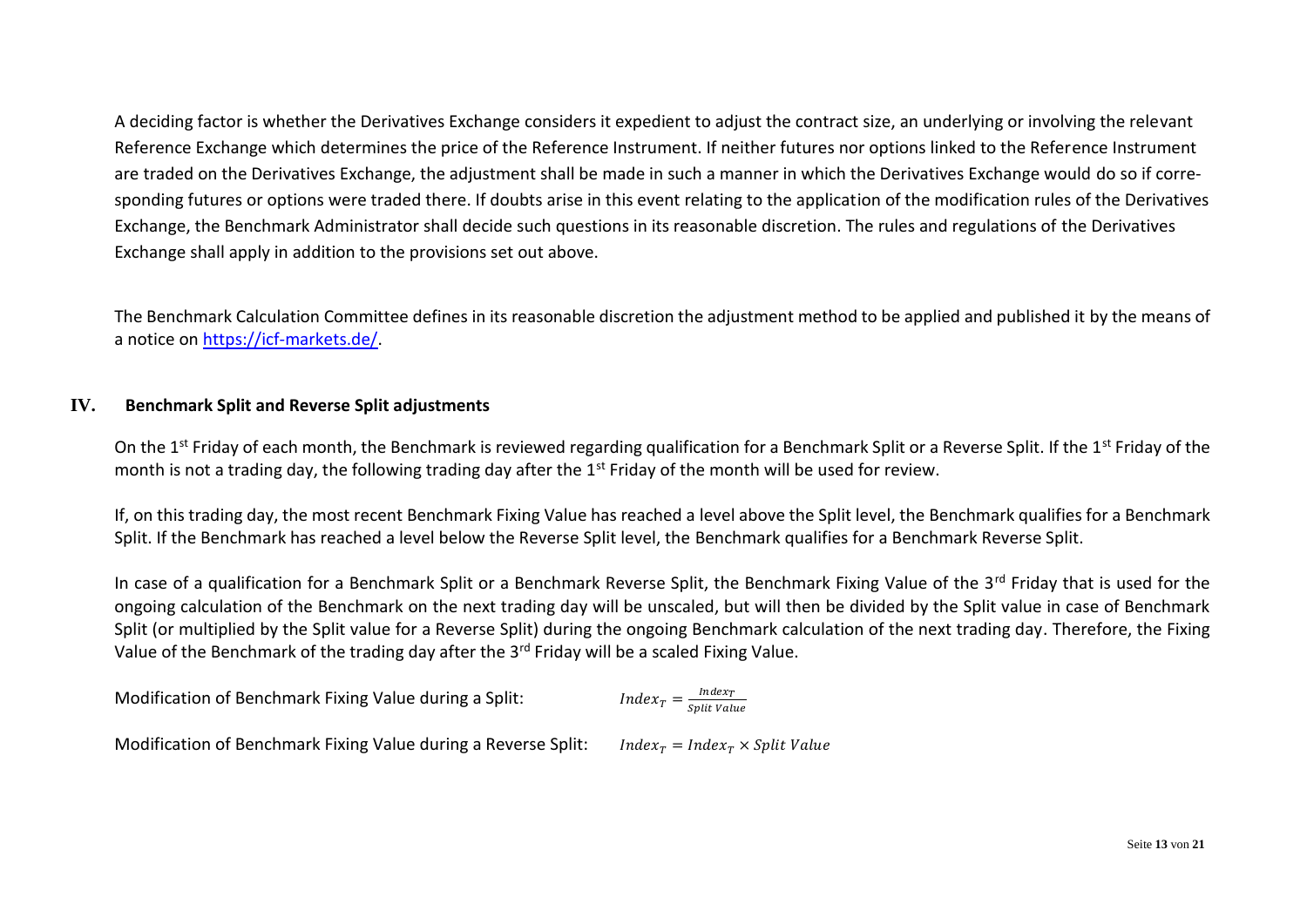In case the 3<sup>rd</sup> Friday of the month is not a trading day, the implementation will take place on the following trading day after the 3<sup>rd</sup> Friday of the month. Respectively, the Benchmark Fixing Value of the next trading day after the 3<sup>rd</sup> Friday that is used for the ongoing calculation of the Benchmark on the second trading day after the 3<sup>rd</sup> Friday, will be divided by the Split value in case of Benchmark Split (or multiplied by the Split value for a Reverse Split) during the ongoing calculation of the Benchmark. Therefore, the Fixing Value of the Benchmark of the second trading day after the 3<sup>rd</sup> Friday will be the newly scaled Fixing Value.

### <span id="page-13-0"></span>**V. Rounding**

The close of the benchmark shall be calculated each day to eight of a decimal digit and transmitted to external data providers in this form. Due to divergent technical characteristics, it cannot be excluded that data providers may transmit a value rounded to fewer decimal digits.

### <span id="page-13-1"></span>**VI. Chaining of prices oft he underlying asset**

The chaining price of the underlying for a calculation date is the price of the underlying on the reference exchange at the time of chaining.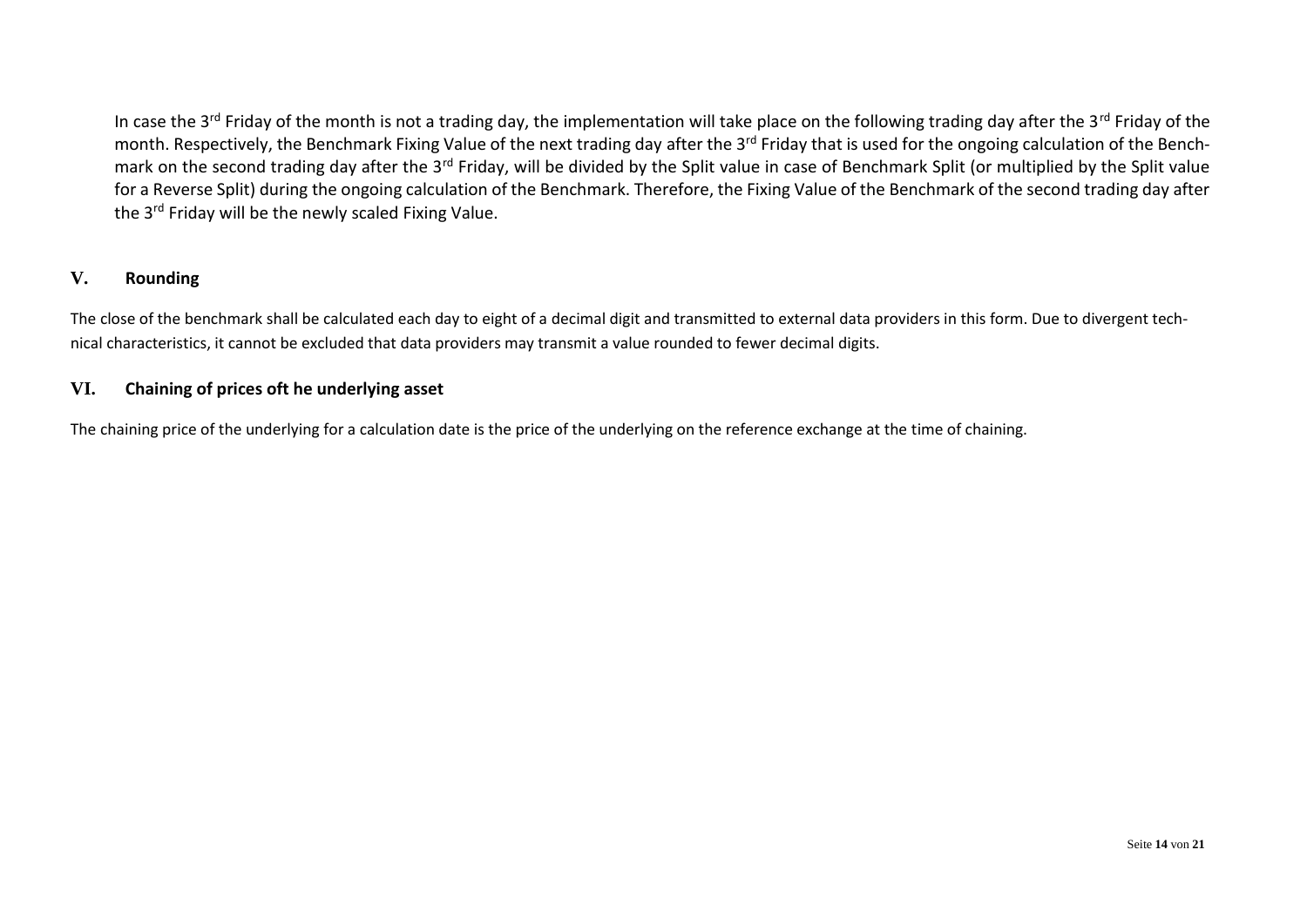### <span id="page-14-0"></span>**E. Final provisions**

ICF BANK AG neither warrants nor guarantees that the benchmark and the parameters relevant for its composition and calculation are free of errors, nor does it accept liability for damages resulting from the incorrect formation or calculation of the benchmark or other indicators. ICF BANK AG is under no obligation to inform third parties, including investors and/or financial intermediaries, of any errors or incompleteness of the benchmark.

ICF BANK AG is the sole holder of all rights with regard to the calculation methodology of this benchmark. It is used on the basis of a licence agreement between ICF BANK AG and its clients. This licence agreement contains more detailed provisions for the scope of the licence by third parties (e.g. banks, stock exchanges, asset managers).

ICF BANK AG publishes the benchmark on its website www.icf-markets.de. The publication constitutes neither investment advice nor a recommendation by ICF BANK AG to buy, sell or hold a financial product. In particular, no recommendation by ICF BANK AG to buy or sell one, several or all members of the benchmark is contained in the composition and calculation of the benchmark. The information does not constitute investment strategy recommendations within the meaning of Article 3 paragraph 1 number 34 of Regulation (EU) No. 596/2014 or investment recommendations within the meaning of Article 3 paragraph 1 number 35 of Regulation (EU) No. 596/2014.

Imprint / Contact person

ICF BANK AG Wertpapierhandelsbank Kaiserstrasse 1 60311 Frankfurt am Main

[customized.indizes@icfbank.de](mailto:customized.indizes@icfbank.de)

Telefon +49 69 92877 0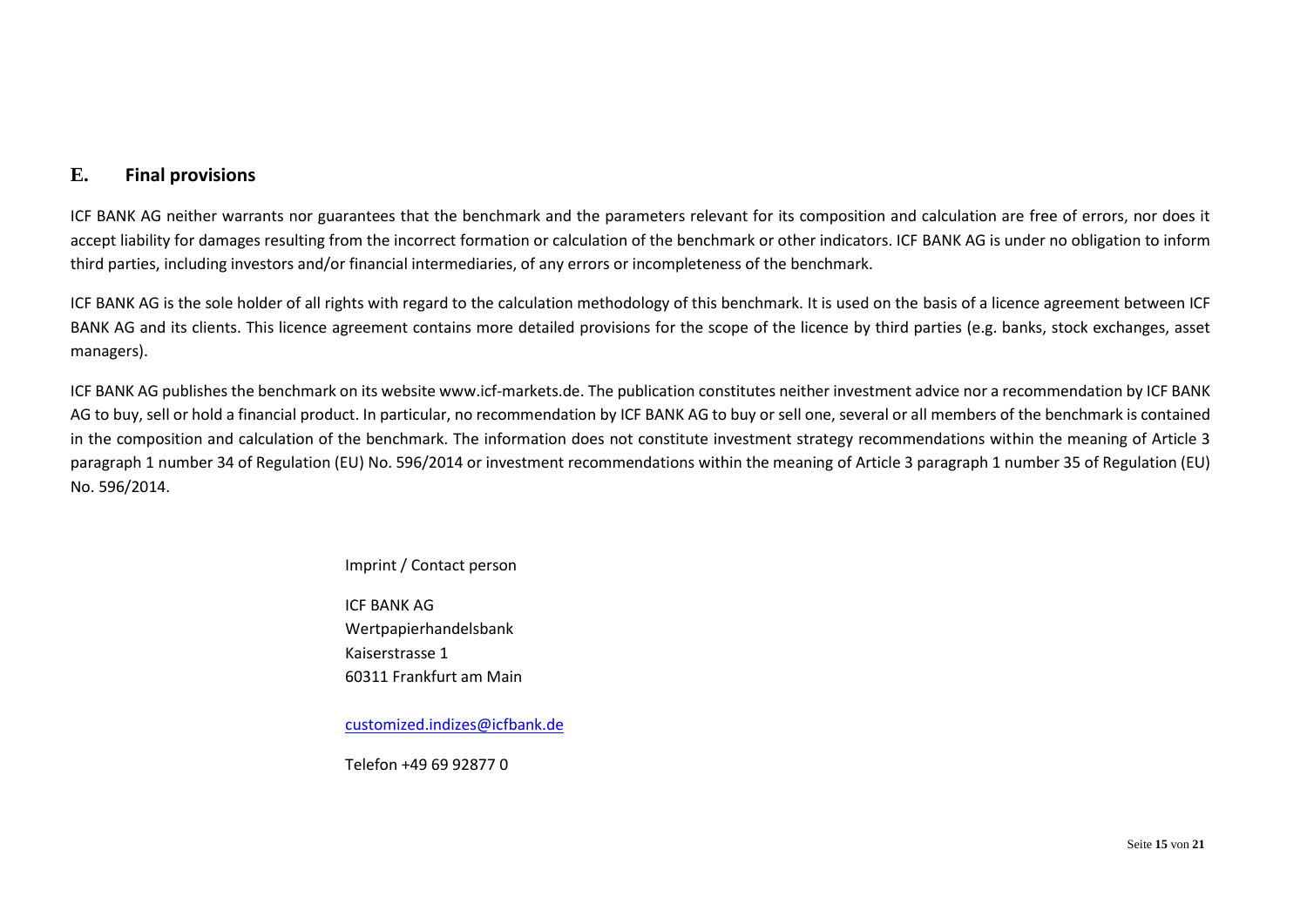# <span id="page-15-0"></span>**F. Annex**

# <span id="page-15-1"></span>**I. Underlying table**

| <b>Basiswert</b> | <b>FIGI</b>           | <b>RIC</b> | Börse l    | Internet                                   |
|------------------|-----------------------|------------|------------|--------------------------------------------|
| Platin           | BBG0013HG9F3   XPTUSD |            | <b>BGN</b> | https://www.bloomberg.com/quote/XPTUSD:CUR |

# <span id="page-15-2"></span>**II. Benchmark parameters**

| <b>Benchmark</b>                               | <b>ISIN</b>  | <b>Reuters</b> | BM-<br>currency | direction | leverage       | threshold<br>value (%) | financing rate                                | calculation<br>fee (% p.a.) | withholding<br>tax $(%)^{(1)}$ |
|------------------------------------------------|--------------|----------------|-----------------|-----------|----------------|------------------------|-----------------------------------------------|-----------------------------|--------------------------------|
| ICF Faktor 15 Long Platin Index   DE000A2BL779 |              | .ICFXPTL15A    | USD             | Long      | 15             | 6.5                    | US Secured Overnight<br><b>Financing Rate</b> | 2.25                        | 0                              |
| ICF Faktor 12 Long Platin Index   DE000A2BL761 |              | .ICFXPTL12A    | USD             | Long      | 12             |                        | US Secured Overnight<br><b>Financing Rate</b> | 2.25                        | 0                              |
| Platin LEV10 L USD                             | DE000A2L0RX5 | .ICFXPTL10     | <b>USD</b>      | Long      | 10             | 8                      | US Secured Overnight<br><b>Financing Rate</b> | 1.25                        | 0                              |
| Platin LEV8 L USD                              | DE000A2L0RW7 | ICFXPTL8       | USD             | Long      | 8              | 10                     | US Secured Overnight<br><b>Financing Rate</b> | 1.25                        | 0                              |
| Platin LEV6 L USD                              | DE000A2L0RV9 | .ICFXPTL6      | USD             | Long      | 6              | 14                     | US Secured Overnight<br><b>Financing Rate</b> | 1.25                        | 0                              |
| Platin LEV4 L USD                              | DE000A2L0RU1 | .ICFXPTL4      | <b>USD</b>      | Long      | 4              | 21                     | US Secured Overnight<br><b>Financing Rate</b> | 1.25                        | 0                              |
| Platin LEV2 L USD                              | DE000A2L0RT3 | .ICFXPTL2      | USD             | Long      | $\overline{2}$ | 42                     | US Secured Overnight<br><b>Financing Rate</b> | 1.25                        | 0                              |
| Platin LEV15 S USD                             | DE000A2L0R60 | .ICFXPTS15     | <b>USD</b>      | Short     | 15             | 6.5                    | US Secured Overnight<br><b>Financing Rate</b> | 1.25                        | 0                              |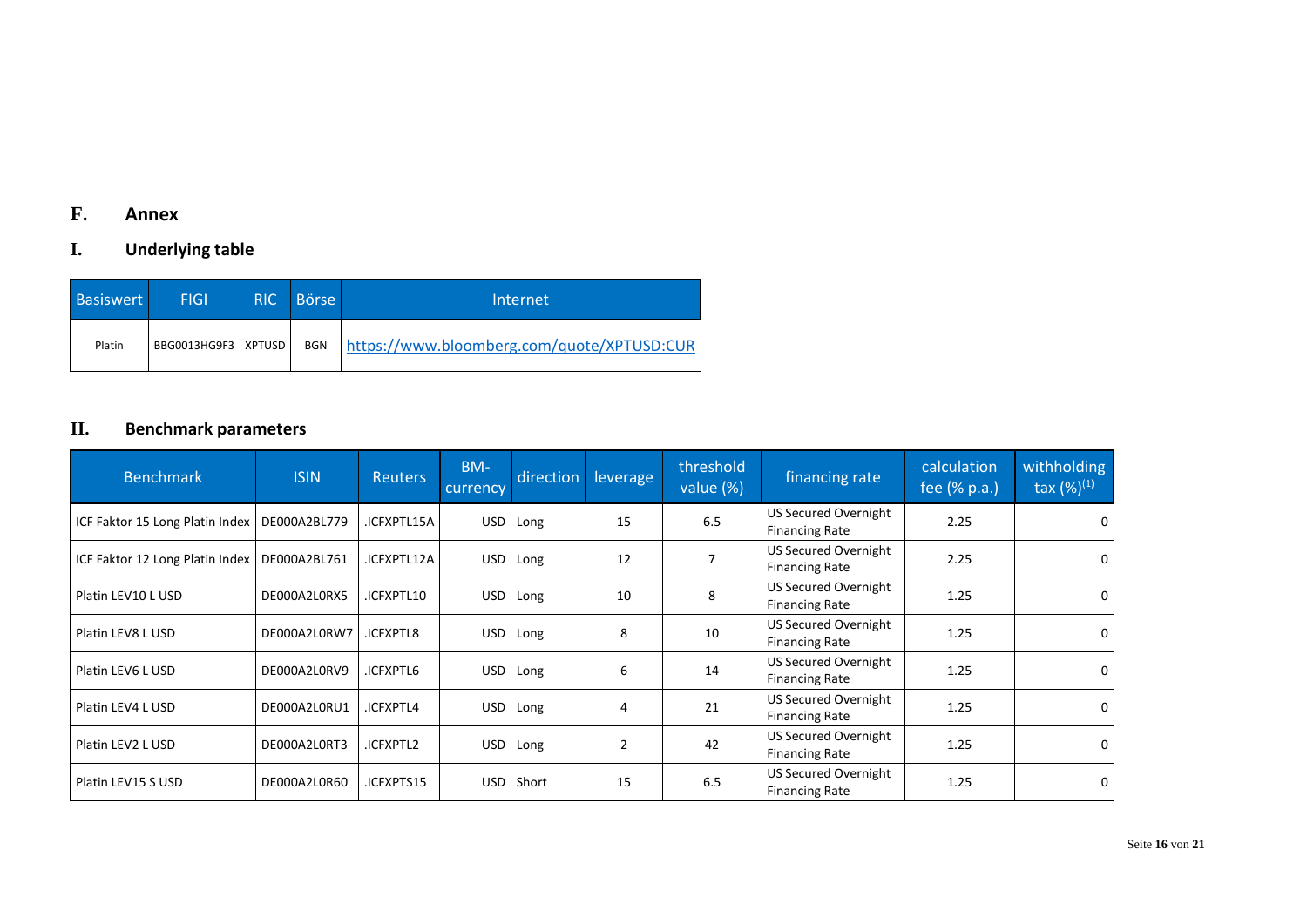| Platin LEV12 S USD | DE000A2L0R52 | .ICFXPTS12      | USD. | Short        | 12 |    | US Secured Overnight<br><b>Financing Rate</b>        | 1.25 | $\mathbf 0$ |
|--------------------|--------------|-----------------|------|--------------|----|----|------------------------------------------------------|------|-------------|
| Platin LEV10 S USD | DE000A2L0R45 | .ICFXPTS10      | USD  | Short        | 10 | 8  | US Secured Overnight<br><b>Financing Rate</b>        | 1.25 | 0           |
| Platin LEV8 S USD  | DE000A2L0R37 | <b>ICFXPTS8</b> | USD  | Short        | 8  | 10 | US Secured Overnight<br><b>Financing Rate</b>        | 1.25 | $\mathbf 0$ |
| Platin LEV6 S USD  | DE000A2L0R29 | .ICFXPTS6       | USD. | Short        | 6  | 14 | US Secured Overnight<br><b>Financing Rate</b>        | 1.25 | $\mathbf 0$ |
| Platin LEV4 S USD  | DE000A2L0R11 | .ICFXPTS4       |      | USD Short    | 4  | 21 | <b>US Secured Overnight</b><br><b>Financing Rate</b> | 1.25 | $\mathbf 0$ |
| Platin LEV2 S USD  | DE000A2L0R03 | .ICFXPTS2       | USD  | <b>Short</b> |    | 42 | US Secured Overnight<br><b>Financing Rate</b>        | 1.25 | $\mathbf 0$ |

# <span id="page-16-0"></span>**III. Benchmark trading parameters**

| <b>Benchmark</b>                   | <b>ISIN</b>  | <b>Benchmark</b> |                          |                         |                       | Split- | Reverse    | Split- | Referenz                 | Underlying                 | Ref.-Exchange        |
|------------------------------------|--------------|------------------|--------------------------|-------------------------|-----------------------|--------|------------|--------|--------------------------|----------------------------|----------------------|
|                                    |              | Start date       | <b>Starting</b><br>Value | <b>Starting</b><br>Time | <b>Ending</b><br>time | level  | Splitlevel | factor | <b>Exchange</b>          | <b>Fixing Price</b>        | for calculation days |
| ICF Faktor 15 Long<br>Platin Index | DE000A2BL779 | 29.05.2020       | 100                      | 8:00 AM                 | 10:00 PM              | 1000   | 10         | 10     | Bloomberg<br><b>BFIX</b> | Last price before 10:00 PM | Xetra II             |
| ICF Faktor 12 Long<br>Platin Index | DE000A2BL761 | 29.05.2020       | 100                      | 8:00 AM                 | 10:00 PM              | 1000   | 10         | 10     | Bloomberg<br><b>BFIX</b> | Last price before 10:00 PM | Xetra II             |
| Platin LEV10 L USD                 | DE000A2L0RX5 | 03.09.2018       | 100                      | 8:00 AM                 | 10:00 PM              | 1000   | 10         | 10     | Bloomberg<br><b>BFIX</b> | Last price before 10:00 PM | Xetra II             |
| Platin LEV8 L USD                  | DE000A2L0RW7 | 03.09.2018       | 100                      | 8:00 AM                 | 10:00 PM              | 1000   | 10         | 10     | Bloomberg<br><b>BFIX</b> | Last price before 10:00 PM | Xetra II             |
| Platin LEV6 L USD                  | DE000A2L0RV9 | 03.09.2018       | 100                      | 8:00 AM                 | 10:00 PM              | 1000   | 10         | 10     | Bloomberg<br><b>BFIX</b> | Last price before 10:00 PM | Xetra II             |
| Platin LEV4 L USD                  | DE000A2L0RU1 | 03.09.2018       | 100                      | 8:00 AM                 | 10:00 PM              | 1000   | 10         | 10     | Bloomberg<br><b>BFIX</b> | Last price before 10:00 PM | Xetra II             |
| Platin LEV2 L USD                  | DE000A2L0RT3 | 03.09.2018       | 100                      | 8:00 AM                 | 10:00 PM              | 1000   | 10         | 10     | Bloomberg<br><b>BFIX</b> | Last price before 10:00 PM | Xetra II             |
| Platin LEV15 S USD                 | DE000A2L0R60 | 03.09.2018       | 100                      | 8:00 AM                 | 10:00 PM              | 1000   | 10         | 10     | Bloomberg<br><b>BFIX</b> | Last price before 10:00 PM | Xetra II             |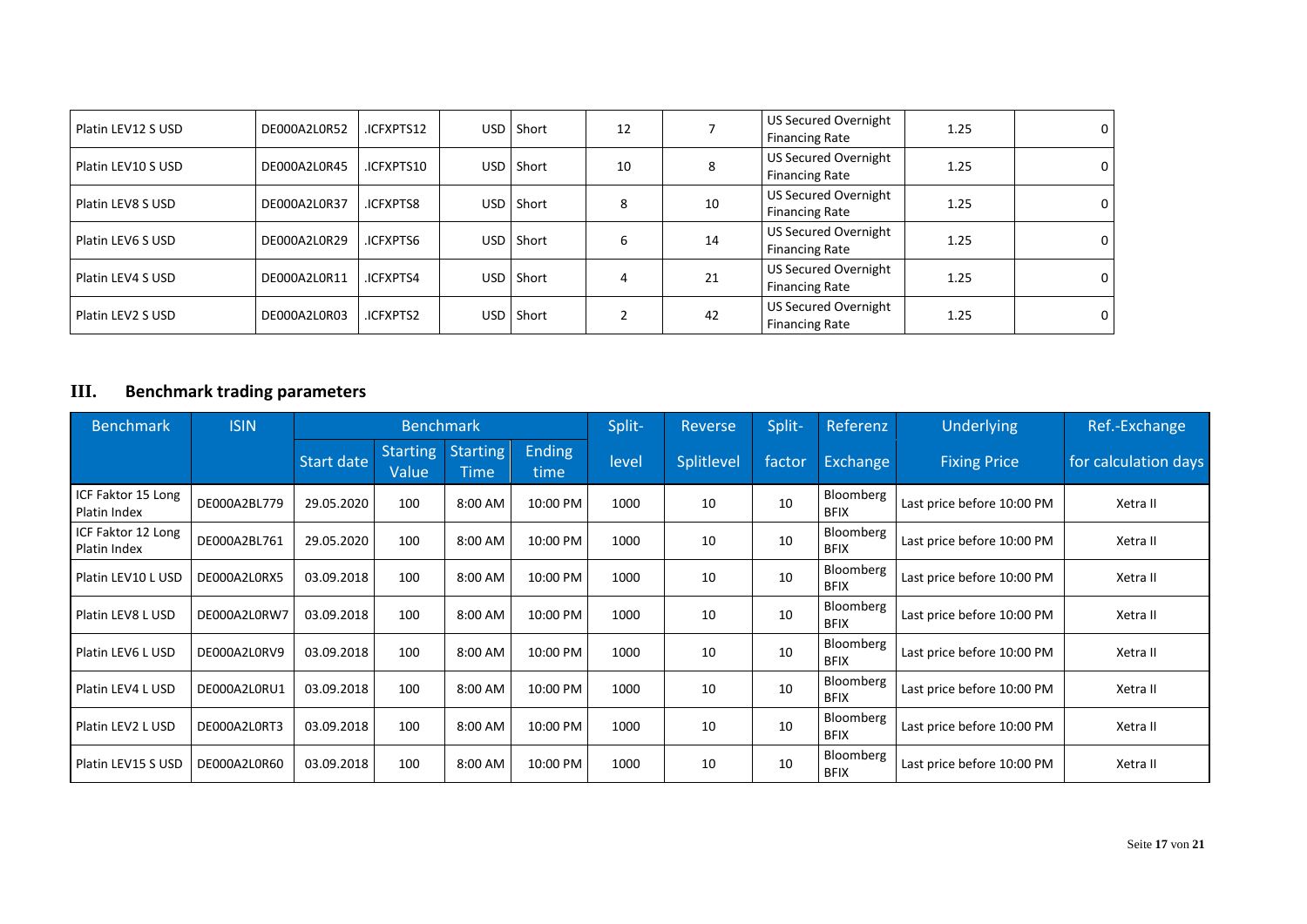| Platin LEV12 S USD  | DE000A2L0R52 | 03.09.2018 | 100 | 8:00 AM   | 10:00 PM | 1000 | 10 | 10 | I Bloomberg<br><b>BFIX</b>      | Last price before 10:00 PM | Xetra II |
|---------------------|--------------|------------|-----|-----------|----------|------|----|----|---------------------------------|----------------------------|----------|
| Platin LEV10 S USD  | DE000A2L0R45 | 03.09.2018 | 100 | 8:00 AM   | 10:00 PM | 1000 | 10 | 10 | Bloomberg<br><b>BFIX</b>        | Last price before 10:00 PM | Xetra II |
| l Platin LEV8 S USD | DE000A2L0R37 | 03.09.2018 | 100 | 8:00 AM   | 10:00 PM | 1000 | 10 | 10 | Bloomberg<br><b>BFIX</b>        | Last price before 10:00 PM | Xetra II |
| l Platin LEV6 S USD | DE000A2L0R29 | 03.09.2018 | 100 | $8:00$ AM | 10:00 PM | 1000 | 10 | 10 | <b>Bloomberg</b><br><b>BFIX</b> | Last price before 10:00 PM | Xetra II |
| Platin LEV4 S USD   | DE000A2L0R11 | 03.09.2018 | 100 | 8:00 AM   | 10:00 PM | 1000 | 10 | 10 | Bloomberg<br><b>BFIX</b>        | Last price before 10:00 PM | Xetra II |
| l Platin LEV2 S USD | DE000A2L0R03 | 03.09.2018 | 100 | 8:00 AM   | 10:00 PM | 1000 | 10 | 10 | Bloomberg<br><b>BFIX</b>        | Last price before 10:00 PM | Xetra II |

### <span id="page-17-0"></span>**IV. Definitions**

| <b>Benchmark Administrator</b>   | ICF BANK AG, Kaiserstrasse 1, 60311 Frankfurt, Germany.                                                                                                                                                                                                                        |
|----------------------------------|--------------------------------------------------------------------------------------------------------------------------------------------------------------------------------------------------------------------------------------------------------------------------------|
| <b>Benchmark Calculation Day</b> | every day from Monday to Friday except holidays on which the Reference Exchange is closed.                                                                                                                                                                                     |
| <b>Benchmark Calculation Fee</b> | a per annum fee. The Benchmark Calculation Fee is charged each calendar day, beginning as of the Benchmark Starting<br>Date. It is calculated on the basis of a 360-day year and the most recently calculated Benchmark Closing Value. See<br>Benchmark table in section F.II. |
| <b>Benchmark Committee</b>       | the respective committee of ICF BANK AG that decides on the calculation, composition and possible changes to a<br>Benchmark or family of benchmarks.                                                                                                                           |
| <b>Benchmark Currency</b>        | the Currency the Benchmark is calculated in. See Benchmark table in section F.II.                                                                                                                                                                                              |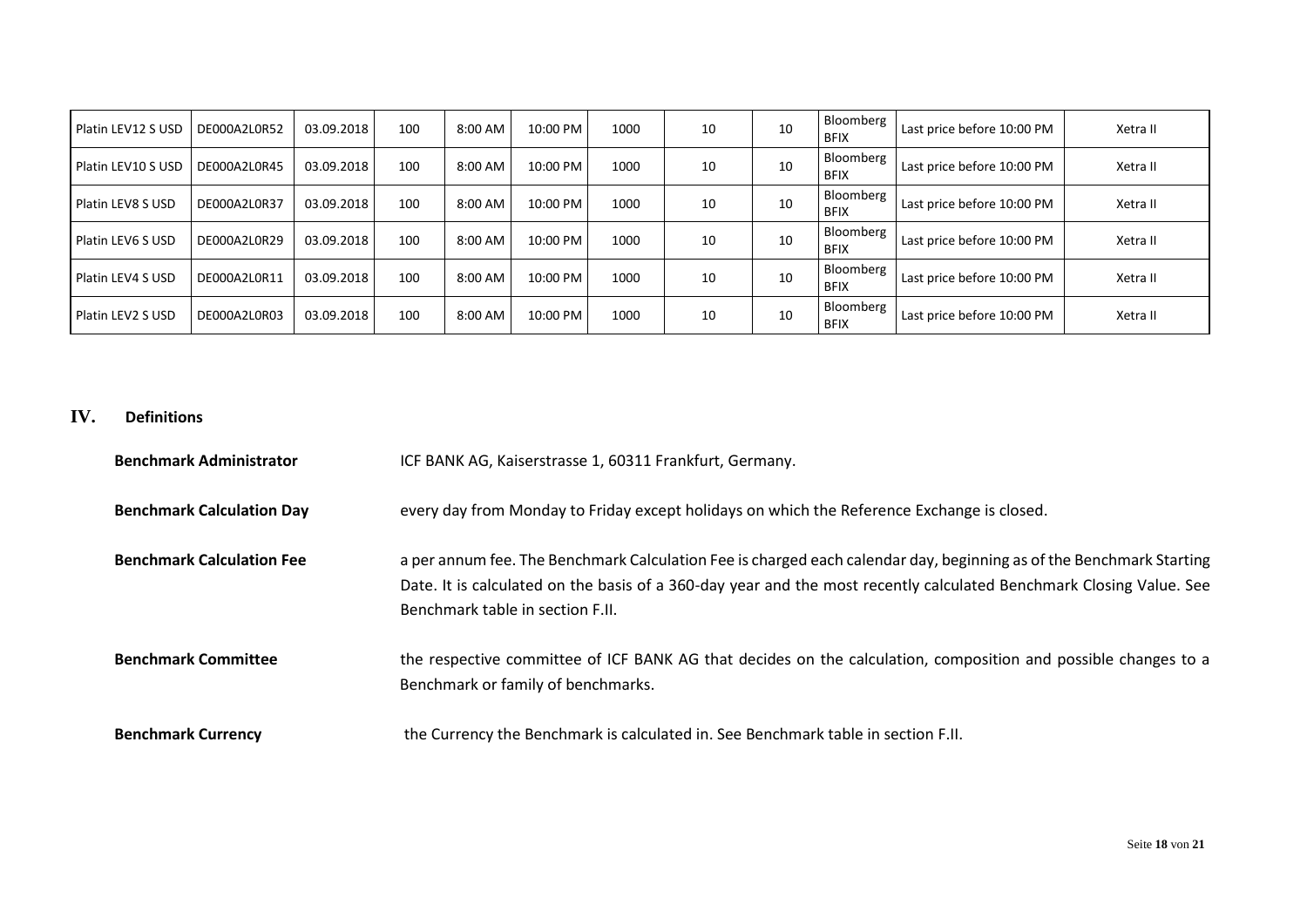| <b>Benchmark Fixing Value</b>   | calculated for each Benchmark Calculation Day by the Benchmark Administrator in accordance with section D. of this<br>Benchmark documentation on the basis of the reference price of the Underlying on this Benchmark Calculation Day.                                                                                                                                                                                                                                                                   |
|---------------------------------|----------------------------------------------------------------------------------------------------------------------------------------------------------------------------------------------------------------------------------------------------------------------------------------------------------------------------------------------------------------------------------------------------------------------------------------------------------------------------------------------------------|
| <b>Benchmark Starting Date</b>  | the first day the Benchmark is being calculated. See Benchmark parameter table in section F.III.                                                                                                                                                                                                                                                                                                                                                                                                         |
| <b>Benchmark Starting Value</b> | represents the Benchmark Closing Value on Benchmark Calculation Day T=0 for the purposes of calculating the Bench-<br>mark in accordance with section D. of this document. See Benchmark parameter table in section F.III.                                                                                                                                                                                                                                                                               |
| <b>Derivatives Exchange</b>     | the main exchanges where options or futures of the Underlying are traded.                                                                                                                                                                                                                                                                                                                                                                                                                                |
| <b>Dividend</b>                 | shall mean the Dividend of the company, exclusive of which the Underlying is traded on the Reference Exchange on<br>the Ex-Dividend day.                                                                                                                                                                                                                                                                                                                                                                 |
| <b>Ex-Dividend Date</b>         | the Trading Day on which the Underlying trades "Ex-Dividend" on the Reference Exchange.                                                                                                                                                                                                                                                                                                                                                                                                                  |
| <b>Extraordinary Adjustment</b> | any of the following events as they relate to the Underlying:                                                                                                                                                                                                                                                                                                                                                                                                                                            |
|                                 | a. capital increase by way of the issue of new shares in return for contributions in cash or in kind with the grant of a<br>subscription right, capital increase from retained earnings, issue of securities with option or conversion rights into<br>shares, distribution of special Dividends, share split, subdivision, consolidation or reclassification of the shares<br>probable or definitive discontinuation of stock exchange trading in the shares as a result of a merger by absorption<br>b. |
|                                 | or new company formation or takeover of the company by another company                                                                                                                                                                                                                                                                                                                                                                                                                                   |
|                                 | spin-off of a division of the company in such a manner that a new independent company is created or the division<br>is absorbed by a third company                                                                                                                                                                                                                                                                                                                                                       |
|                                 | d. any other event, which the Benchmark Administrator may at its reasonable discretion deem to have a comparable<br>or similar impact on the calculation of the Factor Benchmark in the event no adjustments were to be made                                                                                                                                                                                                                                                                             |
|                                 | any modification of the terms and conditions of the securities representing shares by their issuers<br>e.                                                                                                                                                                                                                                                                                                                                                                                                |
|                                 | discontinuation of the stock exchange quotation of the securities representing shares or of the shares underlying<br>f.<br>them                                                                                                                                                                                                                                                                                                                                                                          |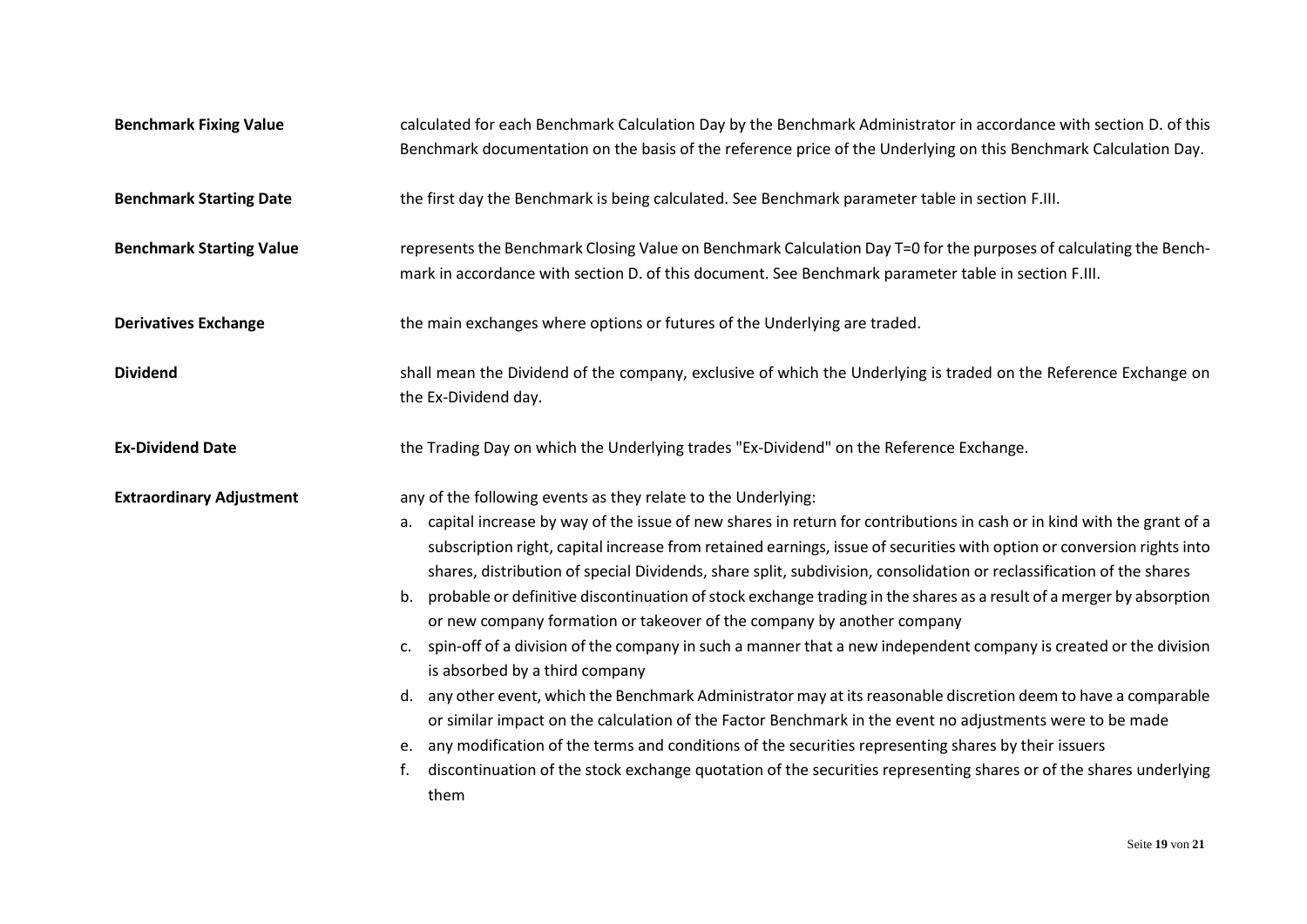| g. insolvency of the issuer of the securities representing shares                                                   |
|---------------------------------------------------------------------------------------------------------------------|
| h. end of the term of the securities representing shares as a result of termination by the issuer of the securities |

representing shares

For ADRs and GDRs or any other securities representing shares and other Dividend-bearing securities (e.g. profit participation rights, participation certificates) as the Underlying the provisions specified under (a) to (c) shall apply mutatis mutandis with respect to the Underlying and the issuing company.

Fixing Price **Extraordinary Adjustment to the calculation** of the Underlying for a Benchmark Calculation Day is – subject to an Extraordinary Adjustment to the calculation of the Benchmark in accordance with section E. of this document – the official closing price of the Underlying, as determined and published for that day by the Reference Exchange. If a Benchmark Calculation Day falls on a day which is not a Trading Day, the Fixing Price of the immediately preceding Benchmark Calculation Day shall continue to apply. If no Fixing Price for the Underlying is determined or published on a Trading Day, the Benchmark Administrator shall determine the Fixing Price of the Underlying for that day on the basis of the most recent prices set for the Underlying at its due discretion.

### **Information Page** <https://icf-markets.de/>

Interest Rate **the financing rate (see section F.II), e.g. EONIA (Euro Over Night Index Average - which is a weighted average interest** rate for overnight interbank money calculated act/360 by the European Central Bank since 4 January 1999), on the basis of effective turnover. If the Interest Rate is not set or published on a Benchmark Calculation Day, the Interest Rate applied on the immediately preceding Benchmark Calculation Day is used to calculate the Benchmark in accordance with section G. of this document. If the Interest Rate has neither been set nor published for ten consecutive Benchmark Calculation Days, the Benchmark Administrator has the right and obligation to stipulate in its reasonable discretion an alternative relevant Interest Rate which has functions comparable to the previous Interest Rate.

**Leverage** describes the impact that a change in the price of the Underlying has on the relevant factor Benchmark.